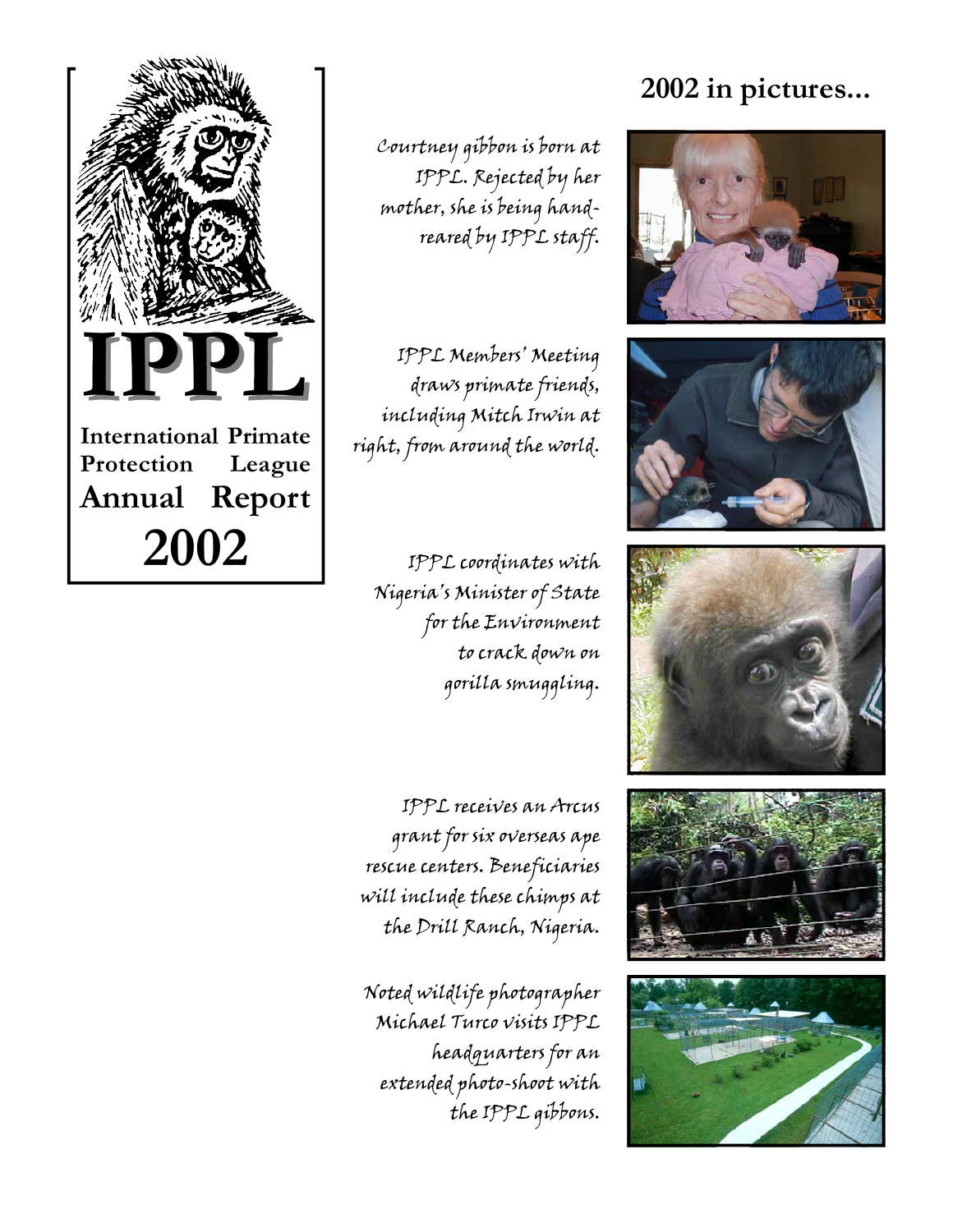### **A Letter to Our Primate Friends**

The year 2002 was IPPL's 29th year of working to assist primates around the world—starting from our gibbon sanctuary in South Carolina and extending to such faraway countries as Cameroon, Indonesia, and Chile. During that time, IPPL worked for primates in many ways:

- $\star$  We cared for 33 gibbons at our sanctuary. Most of these gibbons have reached IPPL from research laboratories, defunct or sub-standard zoos, and pet situations. In January 2002 an infant gibbon was born to a vasectomized male and his mate. Unfortunately the infant, whom we named Courtney, was severely injured by her mother when she was just 12 days old, and IPPL staff have been rearing her ever since.
- $\star$  IPPL held its biennial conference in Summerville, SC, in March 2002. The age range of members attending was 12 to 92. Members and speakers came from many countries, including Indonesia, Nigeria, Taiwan, and the Netherlands.
- $\star$  During the conference, a member told us that four young gorillas had recently arrived at Taiping Zoo, Malaysia. He showed us photos of the animals. IPPL launched an investigation that showed that the gorillas had been shipped from Nigeria to Malaysia on South African Airways. An IPPL member in Nigeria was able to obtain the shipping and export documents; these showed that Nigeria's Ibadan Zoo, which had only one solitary female gorilla, had claimed that the four babies were born at the zoo. IPPL began a campaign for the investigation and prosecution of all the criminals involved in this shameful transaction.
- In April 2002 IPPL attended a workshop in Washington, DC, on the subject of "International Perspectives—The Future of Nonhuman Primate Resources." IPPL was one of the few animal protection groups present. Throughout the workshop, IPPL spoke up against the sickening international trade in monkeys.
- $\star$  IPPL attended the 12<sup>th</sup> Conference of the Parties of the Convention on International Trade in Endangered Species, which was held in the lovely city of Santiago, Chile, in November 2002. IPPL collaborated with governments of countries where primates live free. Our work with the Nigerian Minister of the Environment led Nigeria to the establishment a Presidential Commission to investigate illegal wildlife trading in all species.

### Charity Navigator

We are pleased to share the good news that IPPL has been awarded four out of four stars by Charity Navigator (www.charitynavigator.org), an independent financial evaluation service for nonprofits. This top rating means that IPPL's supporters can be assured that their contributions to IPPL are having a maximum impact.

★ ★ ★ ★



 Through members' gifts and with special help from the Arcus Foundation, IPPL provided financial support to several primate rescue centers and small grassroots organizations around the world, including:

- Limbe Wildlife Centre in Cameroon, which cares for gorillas, chimpanzees, and monkeys;
- Cercopan Sanctuary in Nigeria, which cares for guenons;
- Kalaweit Sanctuary in Indonesian Borneo, which cares for gibbons;
- HELP Sanctuary in the Congo Republic, which cares for chimpanzees;
- Lola ya Bonobo in the Democratic Republic of Congo, which cares for bonobos;
- Pandrillus in Nigeria, which cares for chimpanzees and drill monkeys;
- Siglo XXI in Chile, which cares for rescued monkeys; and
- Nature's Beckon in India, KSBK/ProFauna in Indonesia, and Friends of Lukuru in the Democratic Republic of Congo, all of which are grassroots organizations that work to save primates through direct action, public campaigns, and education.

The combined strength of IPPL members' generous donations, as well as their participation in our worldwide action campaigns, is helping us survive these difficult times. We are thankful for all our past, present, and future support.

Sincey McGreat

Dr. Shirley McGreal Chairwoman

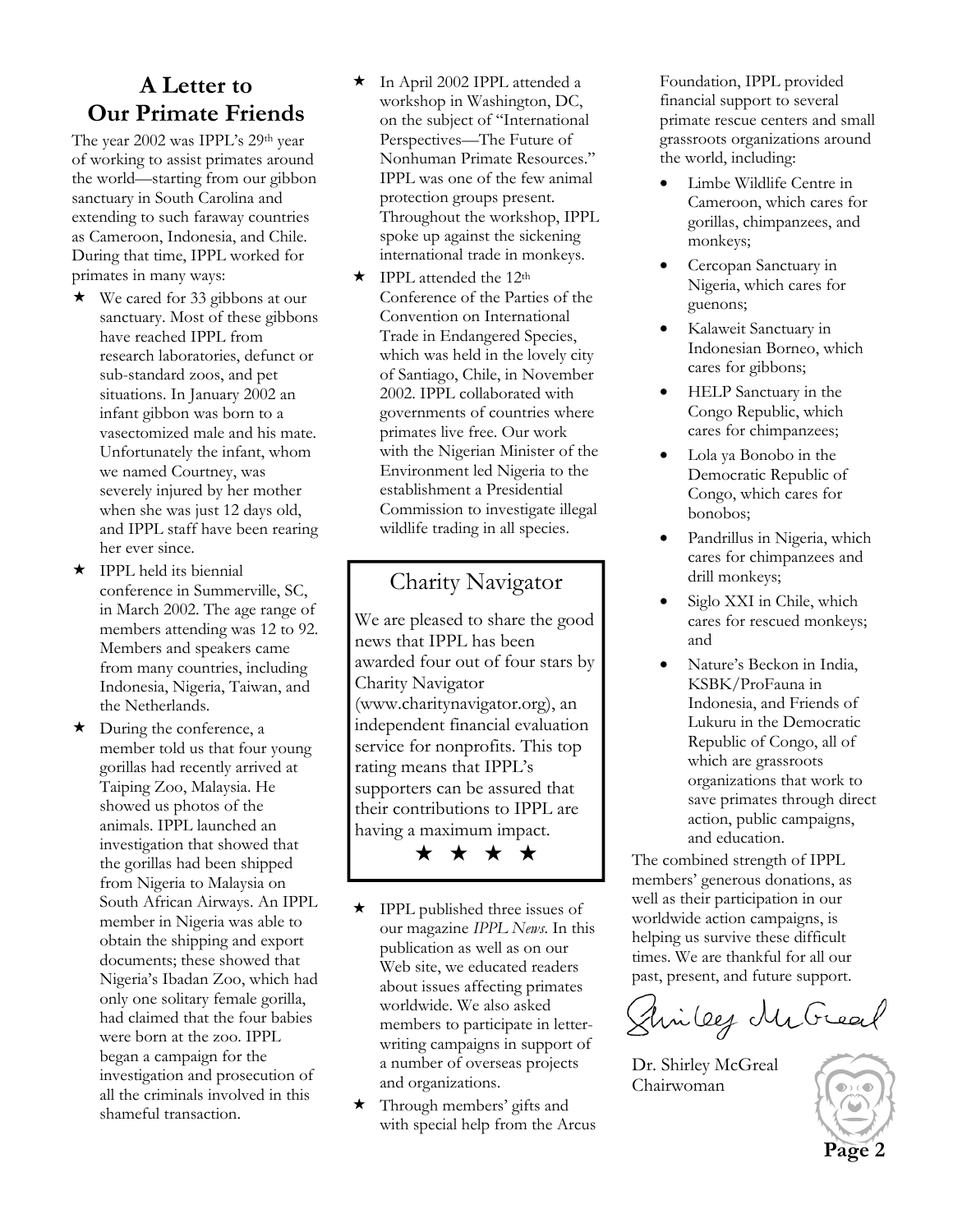# **IPPL Statement of Activities 2002**

| <b>Public Support and Revenue</b> |           | <b>Expenses</b>                   |             |           |
|-----------------------------------|-----------|-----------------------------------|-------------|-----------|
| Public support                    | Total     | Program services                  |             | Total     |
| Contributions                     | \$322,575 | Primate care, investigation,      |             |           |
| Grants                            | \$236,600 | and education                     |             | \$555,910 |
| Legacies and bequests             | \$132,779 |                                   |             |           |
| Total public support              | \$691,954 | <b>Supporting services</b>        |             |           |
|                                   |           | Management and general            |             | \$123,154 |
| Revenue                           |           | Fundraising                       |             | \$9,776   |
| Membership dues                   | \$94,239  | Total supporting services         |             | \$132,930 |
| Investment income                 | \$69,669  |                                   |             |           |
| Net realized and unrealized       |           | <b>Total expenses</b>             |             | \$688,840 |
| gains on investments              | \$1,924   |                                   |             |           |
| Miscellaneous income              | \$2,678   | Change in                         |             |           |
| Merchandise                       | \$4,963   | net assets:                       | \$175,142   |           |
| Cost of goods sold                | $-$1,445$ |                                   |             |           |
| Total revenue                     | \$172,028 | Net assets at                     |             |           |
|                                   |           | beginning of year:                | \$1,814,480 |           |
| Total support and revenue         | \$863,982 |                                   |             |           |
|                                   |           | Net assets at                     |             |           |
|                                   |           | end of year:                      | \$1,989,622 |           |
|                                   |           | Total assets:                     | \$1,992,289 |           |
|                                   |           | (Total assets include animal care |             |           |

**Public Support and Revenue**





facilities, office building, education center, emergency reserve fund, and

housing for 33 gibbons.)

**Page 3**

**A complete audit is available on request.**